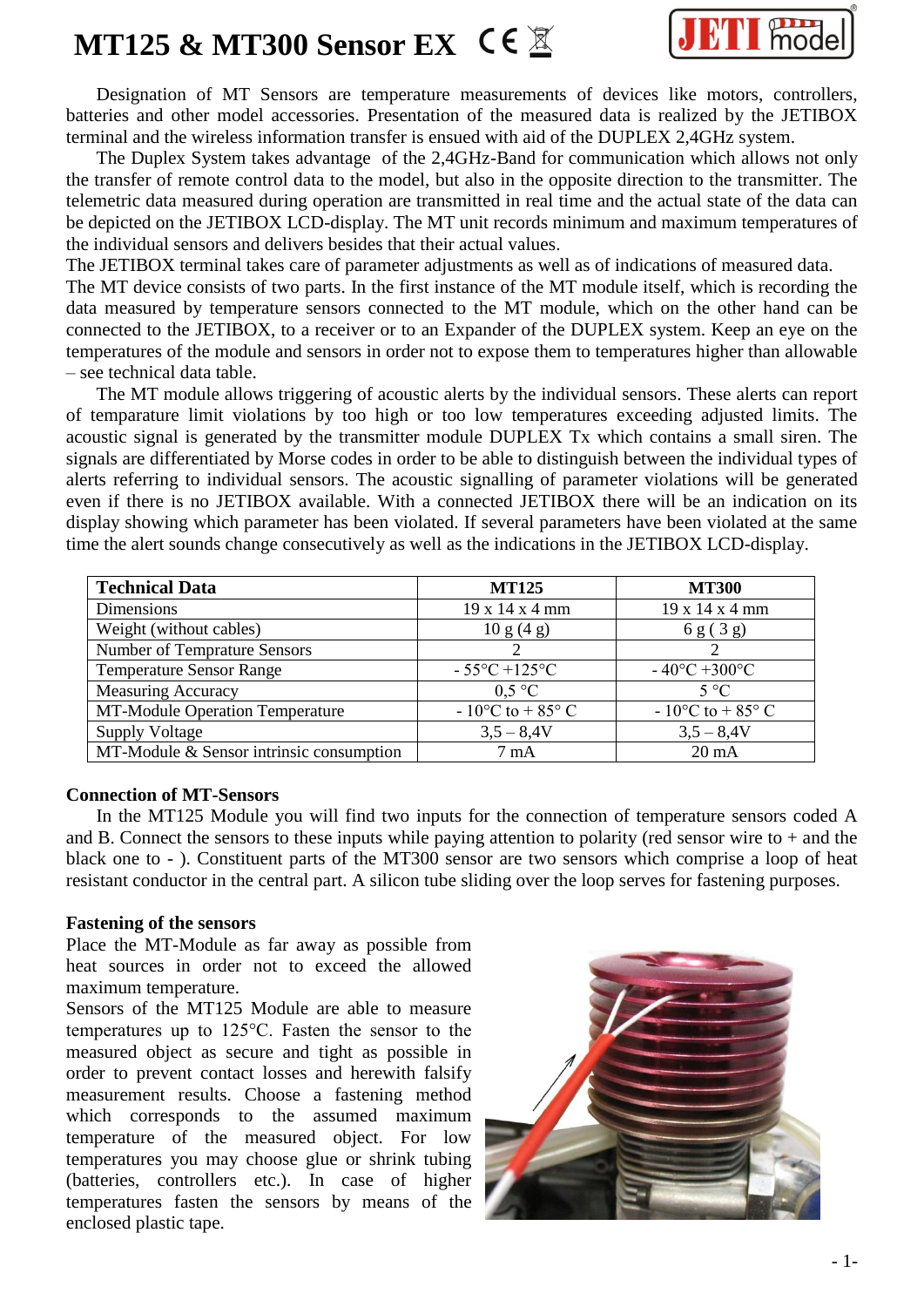## **MT125 & MT300 Sensor EX**



Sensors of the MT300 Module can be used for higher temperatures (engine cylinders, engine exhausts etc.). The sensors are adapted to this purpose and comprise a loop of heat resistant conductor in the middle. Before tightening moisten the silicon tube with alcohol or white spirit in order to improve its sliding ability on the cables. Put the measuring object, for instance an engine cylinder, through the loop and tighten the loop strongly by means of the silicon tube in order to obtain a tight contact between the loop and the measuring object (for instance with cooling fins of an engine cylinder). After evaporation of the alcohol the silicon tube will firmly hold the loop tight. In order not to damage the sensor the dia. of the loop should not be smaller than 20 mm.

### **Parameter adjustment of MT-Modules**

Parameter adjustment a data readout is accomplished by the JETIBOX terminal. After connection to the MT-Sensor there appears an identification of the sensor and in the second line the actually measured temperature data of both sensors. By long pushing down button R (right) a fast deletion of all measured parameters can be triggered. Fast deletion is indicated in the first line of the display by an asterix  $\cdot$ .\*". By pushing button D (downward arrow) of the JETIBOX you will enter the MT-Module menu.

#### **Menu of the MT-Module:**

**MT125 MENU:** *ACTUAL VALUE* – select presentation of actual measured data by pressing button D (down arrow)

*Actual Temp. A –* presents the actual temperature of sensor A

*Actual Temp. B –* presents the actual temperature of sensor B

**MT125 MENU**: *MIN / MAX* – push button D (down arrow) in order to select the recorded extreme values which occured during measurements on both sensors.

*Temp. A MIN / MAX* – represents the minimum and maximum temperature value which has been recorded by sensor A during all measurements.

*Temp. B MIN / MAX* – represents the minimum and maximum temperature value which has been recorded by sensor B during all measurements.

Records of all extremes can be deleted in the menu *Setting - Erase Data.* If you don´t delete all data records manually, the MT-Module will record the maximum and minimum sensor temperatures whether it has been in the meantime disconnected of the voltage supply or not, i. e. the presented data can concern preceding operations.

**MT125 MENU:** *Setting* – by pushing button D (down arrow) the basic MT-Module adjustment will be selected.

*Erase Data* – pushing buttons R and L (right and left arrows) simultaneously will delete all records of measured parameters (minimum and maximum temperature values of sensors A and B).

*Beep Temp. A* – adjustment of a Morsealphabet character which will announce violation of the set alert temperature of sensor A by an acoustic signal of the DUPLEX Tx transmitter module.

*Beep Temp. B* – adjustment of a Morsealphabet character which will announce violation of the set alert temperature of sensor B by an acoustic signal of the DUPLEX Tx transmitter module.

**MT125 MENU:** *ALARMS* – by pushing button D (downward arrow) you will enter the adjustment modes of particular alerts. If violation of a set parameter occurs the indication of the JETIBOX LC display will show in the second line of the basic menu the original indication as well as the particular alert indication alternately and the siren of the transmitter module will emit alert signals. The first tone is a reference signal and the second tone is the corresponding Morse signal of the particular alert. There will be no particular signal emitted if the alert is in OFF position.

*Temp. High A* – signal adjustment for high temperatures, if the measured temperature exceeds the set value alert of sensor A will be activated.

*Temp. Low A* – signal adjustment for low temperatures, if the measured temperature is below the set value alert of sensor A will be activated.

*Temp. High B* – signal adjustment for high temperatures, if the measured temperature exceeds the set value alert of sensor B will be activated.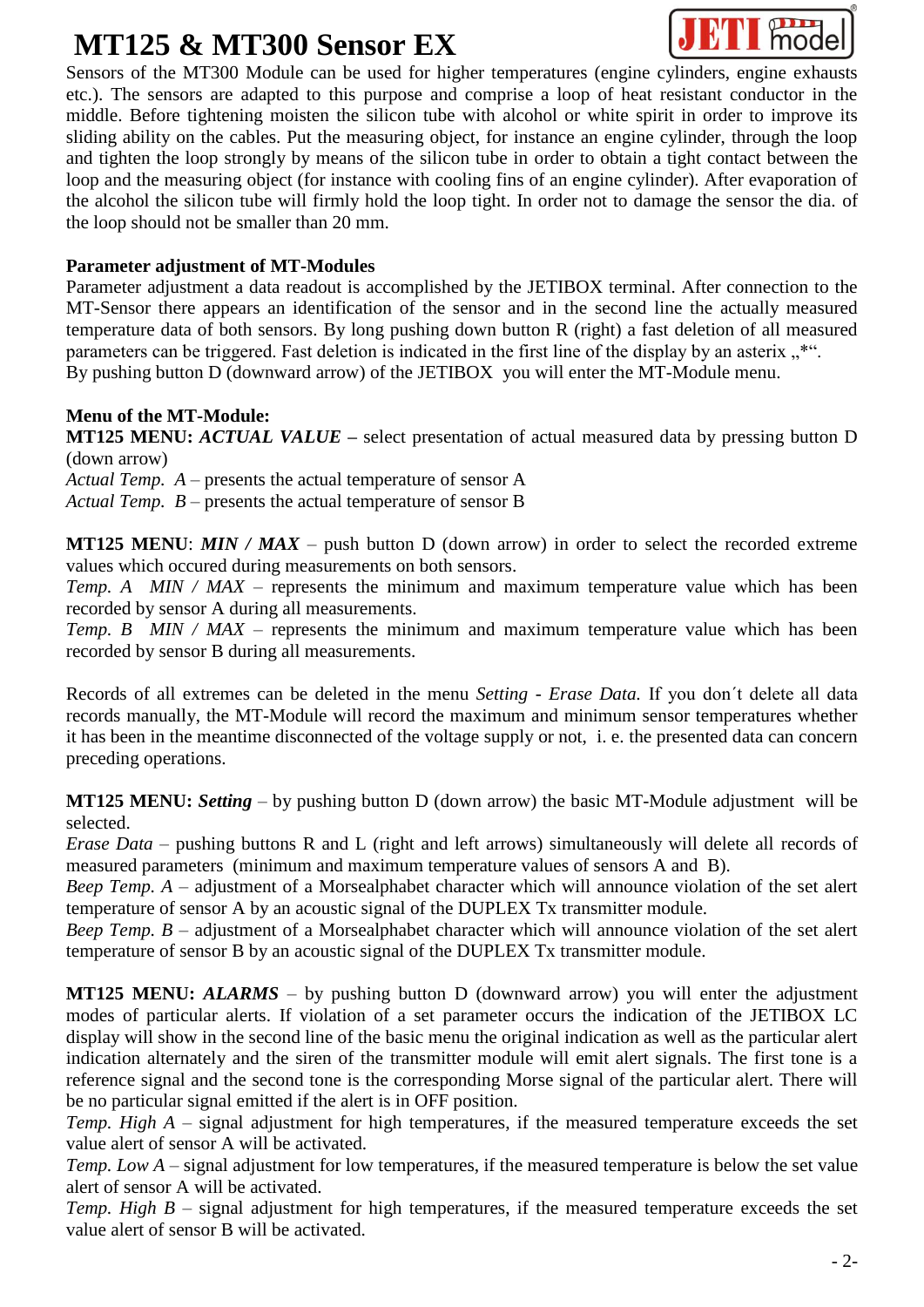## **MT125 & MT300 Sensor EX**



*Temp. Low B* – signal adjustment for low temperatures, if the measured temperature is below the set value alert of sensor B will be activated.

**MT125 MENU**: *SERVICE* – by pressing button D (arrow down) you will change to depiction of the firmware version and to renewal of the sensor default setting.

*Factory Defaults* – by simultaneous pressing of arrows R and L (right and left) the factory settings of the MT125 are loaded.

*MT125 v. xx.xx ID xxxxx:xxxxx* – product marking with firmware version and series number (ID).

### **Connection of the MT-Module**

**1.** The triple core cable with JR plug can be connected directly to the JETIBOX (socket with the coding pulse, +, - ). A supply voltage of 5-8,4V must be connected to the second JETIBOX input coded with (+, - ). The wireless data transfer is not working when wired up this way and measuring data are directly shown in the JETIBOX LCD display. This setup does not allow alert triggering due to the fact that the siren is a component of the transmitter module which is in that case not connected. Alert reports will be shown on the LCD-display only.



**2.** Connect the triple core cable of the MT-Module with JR plug to the socket on the back side of the DUPLEX-receiver (coded with Ext.). The current supply for the MT-Module is delivered by the receiver. In order to adjust MT-Module parameters connect the JETIBOX to the transmitter module and switch on the DUPLEX receiver and transmitter.



**3.** Connect the triple core cable of the MT-Module with JR plug to one of the EXPANDER inputs. The Expander allows connection of several telemetry sensors to one receiver. In that case the MT-Module gets its current supply via the Expander and the Expander via the receiver.



#### **Firmware Update**

The equipment firmware may be updated by a PC via the **converter unit JETI USB Adapter**. In the USB Adapter instructions you will find a description of the installation procedure of the USB Adapter controller as well as the update program.